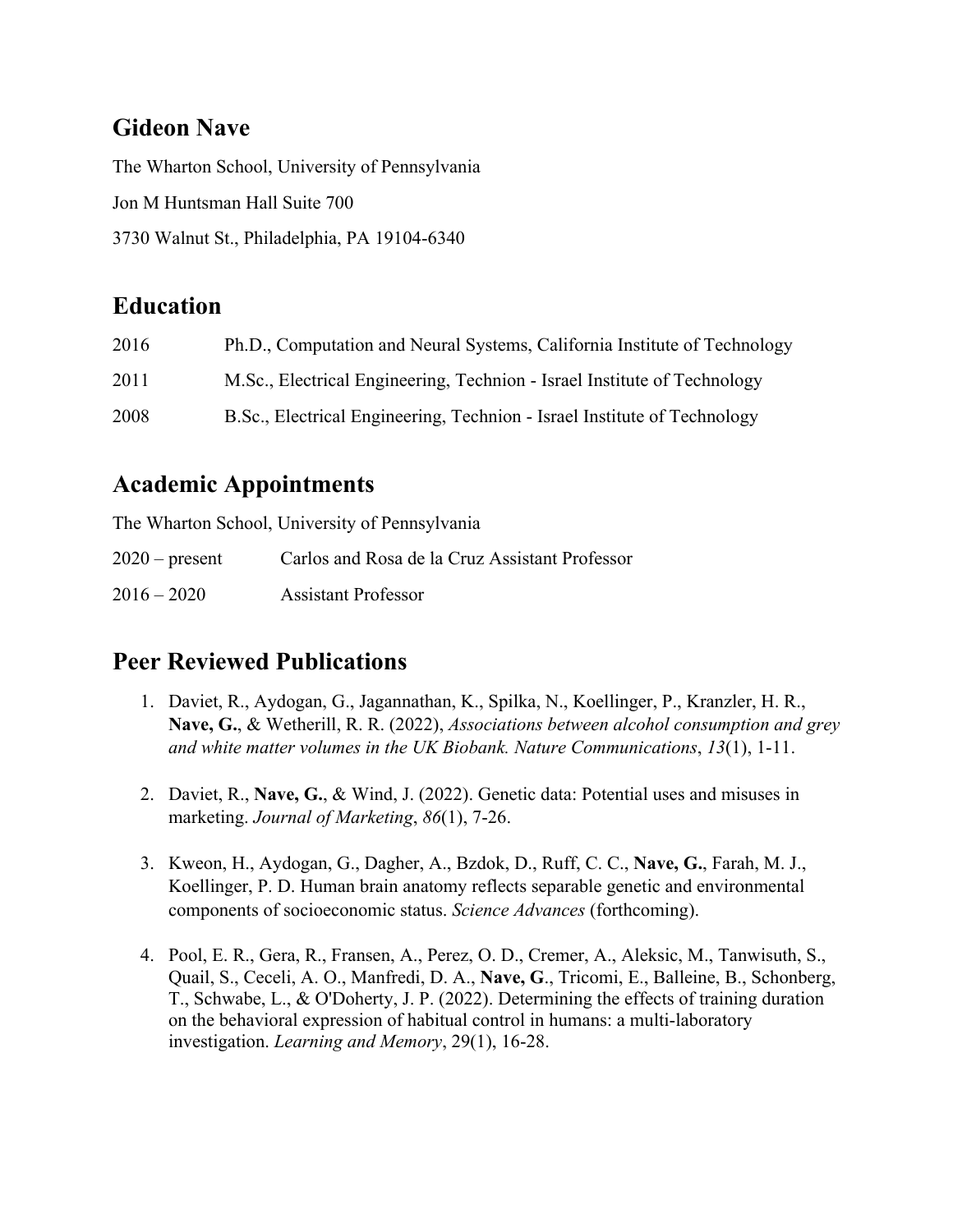- *5.* Klein, R. A., et al. (2022). Many Labs 4: Failure to Replicate Mortality Salience Effect With and Without Original Author Involvement. *Collabra: Psychology.*
- 6. Aydogan, G., Daviet, R., Linnér, R. K., Hare, T. A., Kable, J. W., Kranzler, H. R., Wetherill, R. R., Ruff, C. C., Koellinger, P. D., & **Nave, G.** (2021). Genetic underpinnings of risky behavior relate to altered neuroanatomy. *Nature Human Behaviour*, 1-8.
- 7. **Nave, G.**, Koppin, C. M., Manfredi, D., Richards, G., Watson, S. J., Geffner, M. E., Yong, J. E., Kim, R., Ross, H. M., Serrano-Gonzalez, M., & Kim, M. S. (2021). No evidence for a difference in 2D:4D ratio between youth with elevated prenatal androgen exposure due to congenital adrenal hyperplasia and controls. *Hormones and Behavior, 128*, 104908.
- 8. Payzan-LeNestour, E., Pradier, L., Doran, J., **Nave, G.**, & Balleine, B. (2021). Impact of ambient sound on risk perception in humans: Neuroeconomic investigations. *Scientific Reports, 11*(1), 1-13.
- 9. Spreng, R. N., Dimas, E., Mwilambwe-Tshilobo, L., Dagher, A., Koellinger, P., **Nave, G.**, Ong, A., Kernbach, J. M., Wiecki, T. V., Ge, T., Li, Y., Holmes, A. J., Yeo, B. T. T., Turner, G. R., Dunbar, R. I. M. & Bzdok, D. (2020). The default network of the human brain underlies perceived social isolation. *Nature Communications, 11*(1), 1-11.
- 10. van Leeuwen, B., Smeets, P., Bovet, J., **Nave, G.**, Stieglitz, J., & Whitehouse, A. (2020). Do sex hormones at birth predict later-life economic preferences? Evidence from a pregnancy birth cohort study. *Proceedings of the Royal Society B, 287*(1941), 20201756.
- 11. Wertenbroch, K., Schrift, R. Y., Alba, J. W., Barasch, A., Bhattacharjee, A., Giesler, M., Knobe, J., Lehmann, D. R., Matz, S., **Nave, G.**, Parker, J. R., Puntoni, S., Zheng, Y., & Zwebner, Y. (2020). Autonomy in consumer choice. *Marketing Letters, 31*, 429-439.
- 12. Richards, G., Browne, W. V., Aydin, E., Constantinescu, M., **Nave, G.**, Kim, M. S., & Watson, S. J. (2020). Digit ratio (2D:4D) and congenital adrenal hyperplasia (CAH): Systematic literature review and meta-analysis. *Hormones and Behavior, 126*, 104867.
- 13. Ebersole, et al. (2020). Many Labs 5: Testing pre-data-collection peer review as an intervention to increase replicability. *Advances in Methods and Practices in Psychological Science, 3*(3), 309-331.
- 14. Skorb, et al. (2020). Many Labs 5: Replication of van Dijk, van Kleef, Steinel, and van Beest (2008). *Advances in Methods and Practices in Psychological Science, 3*(3), 418- 428.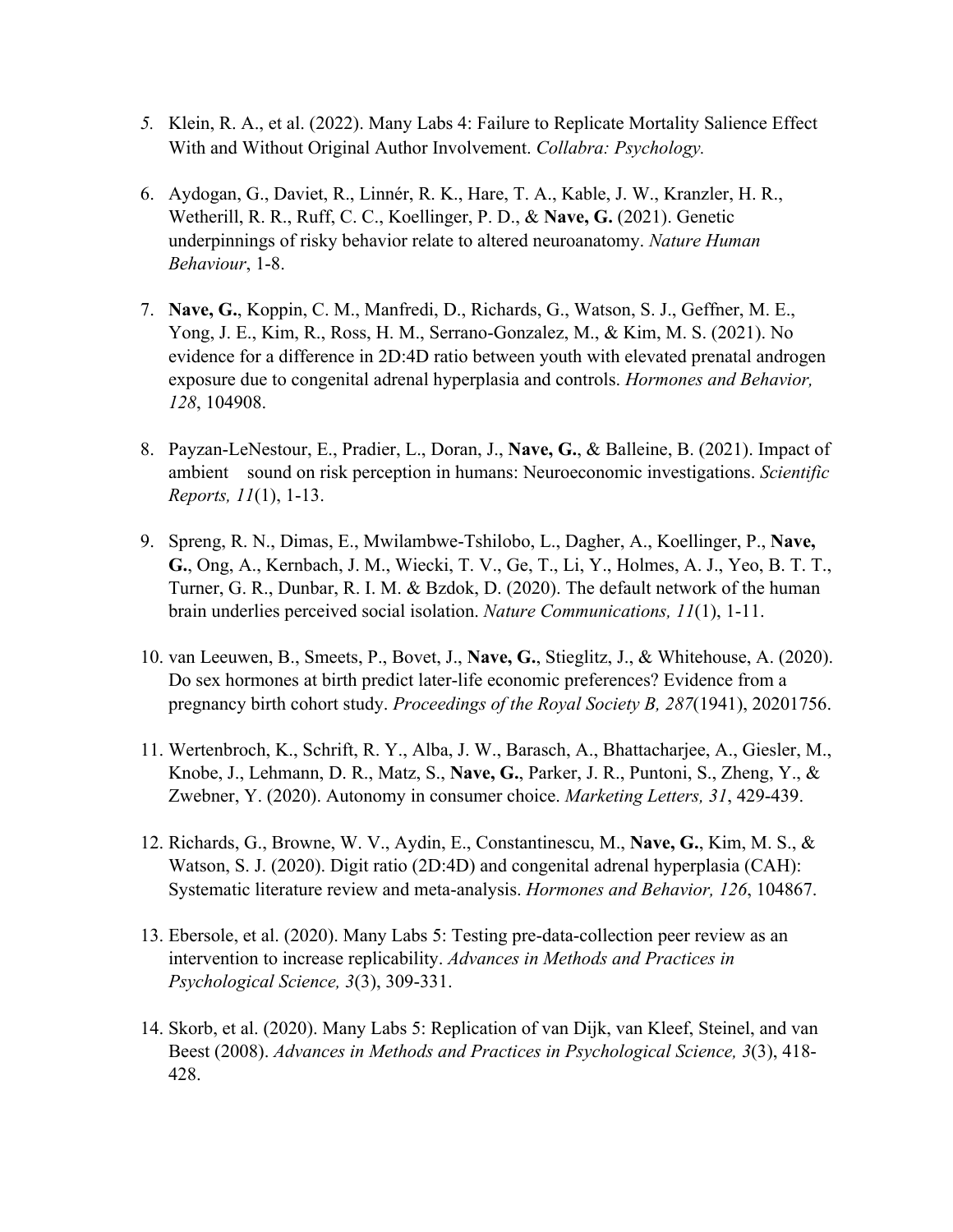- 15. Mathur, M. B et al. (2020). Many Labs 5: Registered multisite replication of the tempting-fate effects in Risen and Gilovich (2008). *Advances in Methods and Practices in Psychological Science, 3*(3), 394-404.
- 16. **Nave, G.**, Daviet, R., Nadler, A., Zava, D., & Camerer, C. (2020). Reflecting on the evidence: A reply to Knight, McShane, et al. (2020). *Psychological Science, 31*(7), 898- 900.
- 17. Mathur, M. B., Reichling, D. B., Lunardini, F., Geminiani, A., Antonietti, A., Ruijten, P. A. M., Levitan, C. A., **Nave, G.**, Manfredi, D., Bessette-Symons, B., Szuts, A., & Aczel, B. (2020). Uncanny but not confusing: Multisite study of perceptual category confusion in the Uncanny Valley. *Computers in Human Behavior, 103*, 21-30.
- 18. **Nave, G.**, Jung, W. H., Linner, R. K., Kable, J. W., & Koellinger, P. D. (2019). Are bigger brains smarter? Evidence from a large-scale preregistered study. *Psychological Science, 30*(1), 43-54.
- 19. Altmejd, A., Dreber, A., Forsell, E., Huber, J., Imai, T., Johannesson, M., Kirchler, M., **Nave, G.**, & Camerer, C. (2019). Predicting the replicability of social science lab experiments. *PLoS ONE, 14*(12), e0225826.
- 20. Nadler, A., Camerer, C. F., Zava, D. T., Ortiz, T. L., Watson, N. V., Carre, J. M., & **Nave, G.** (2019). Does testosterone impair men's cognitive empathy? Evidence from two large-scale randomized controlled trials. *Proceedings of the Royal Society B, 286*(1910), 20191062.
- 21. Camerer, C. F., **Nave, G.**, & Smith, A. (2019). Dynamic unstructured bargaining with private information: Theory, experiment, and outcome prediction. *Management Science, 65*(4), 1867-1890.
- 22. Camerer, C. F., Dreber, A., Holzmeister, F., Ho, T., Huber, J., Johannesson, M., Kirchler, M., **Nave, G.**, Nosek, B. A., Pfeiffer, T., Altmejd, A., Buttrick, N., Chan, T., Chen, Y., Forsell, E., Gampa, A., Heikensten, E., Hummer, L., Imai, T., Isaksson, S., Manfredi, D., Rose, J., Wagenmakers, E., & Wu, H. (2018). Evaluating the replicability of social science experiments in Nature and Science between 2010 and 2015. *Nature Human Behaviour, 2*(9), 637-644.
- 23. **Nave, G.**, Nadler, A., Dubois, D., Zava, D., Camerer, C., & Plassmann, H. (2018). Single-dose testosterone administration increases men's preference for status goods. *Nature Communications, 9*(1), 1-8.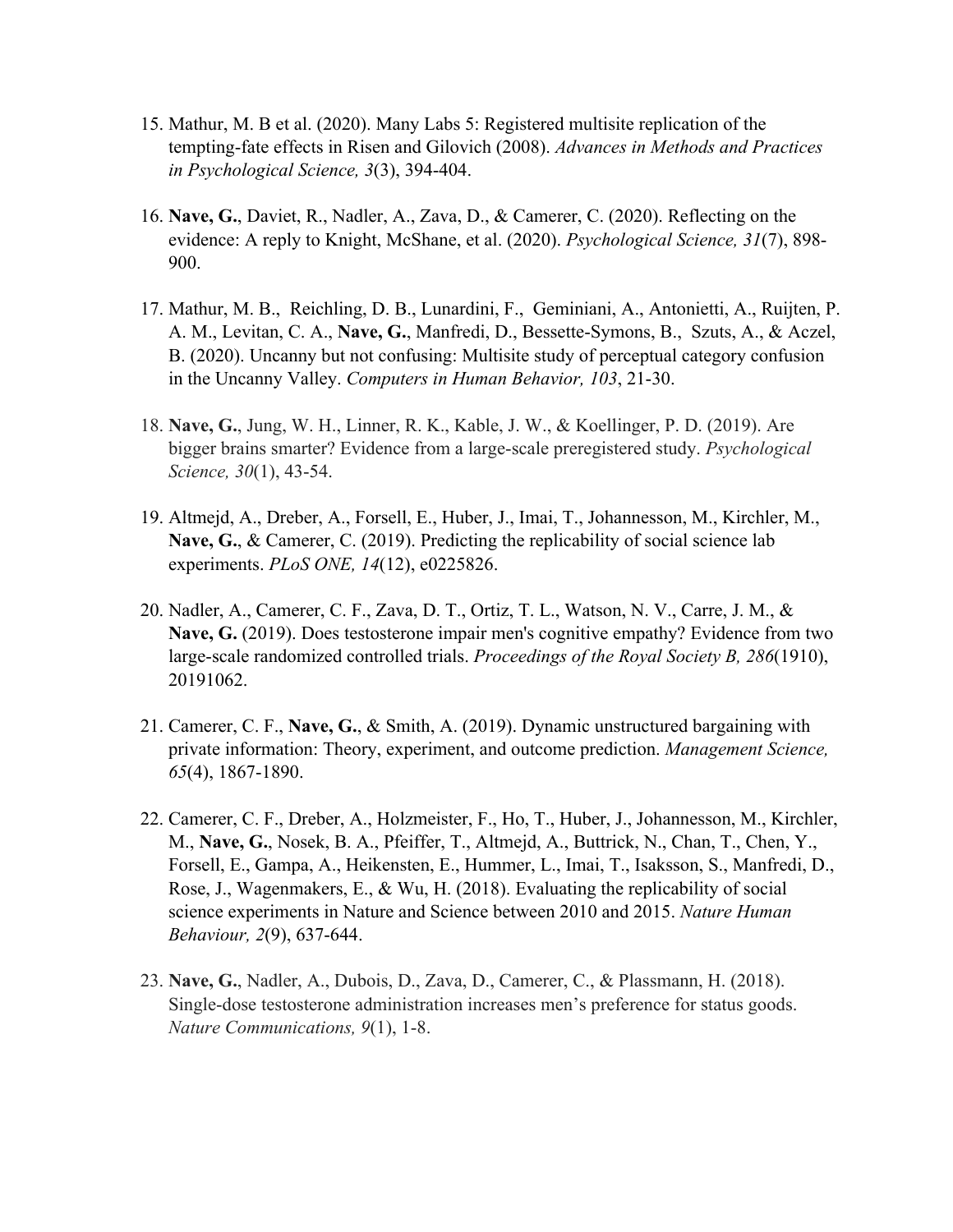- 24. **Nave, G.**, Minxha, J., Greenberg, D. M., Kosinski, M., Stillwell, D., & Rentfrow, J. (2018). Musical preferences predict personality: Evidence from active listening and Facebook likes. *Psychological Science, 29*(7), 1145-1158.
- 25. Henderson, A., Thoelen, G., Nadler, A., Barraza, J., & **Nave, G.** (2018). Testing the influence of testosterone administration on men's honesty in a large laboratory experiment. *Scientific Reports, 8*(1), 1-10.
- 26. Matz, S. C., Kosinski, M., **Nave, G.**, & Stillwell, D. J. (2018). Reply to Eckles et al.: Facebook's optimization algorithims are highly unlikely to explain the effects of psychological targeting. *Proceedings of the National Academy of Sciences, 115*(23), E5256-E5257.
- 27. Margittai, Z., **Nave, G.**, Van Wingerden, M., Schnitzler, A., Schwabe, L., & Kalenscher, T. (2018). Combined effects of glucocorticoid and noradrenergic activity on loss aversion. *Neuropsychopharmacology, 43*(2), 334-341.
- 28. Matz, S. C., Kosinski, M., **Nave, G.**, & Stillwell, D. J. (2018). Reply to Sharp et al.: Psychological targeting produces robust effects. *Proceedings of the National Academy of Sciences, 115*(34), E7891.
- 29. Matz, S. C., Kosinski, M., **Nave, G.**, & Stillwell, D. J. (2017). Psychological targeting as an effective approach to digital mass persuasion. *Proceedings of the National Academy of Sciences, 114*(48), 12714-12719.
- 30. **Nave, G.**, Nadler, A., Zava, D., & Camerer, C. (2017). Single-dose testosterone administration impairs cognitive reflection in men. *Psychological Science, 28*(10), 1398- 1407.
- 31. Frydman, C., & **Nave, G.** (2017). Extrapolative beliefs in perceptual and economic decisions: Evidence of a common mechanism. *Management Science, 63*(7), 2340-2352.
- 32. Camerer, C. F., Dreber, A., Forsell, E., Ho, T., Huber, J., Johannesson, M., Kirchler, M., Almenberg, J., Altmejd, A., Chan, T., Heikensten, E., Holzmeister, F., Imai, T., Isaksson, S., **Nave, G.**, Pfeiffer, T., Razen, M., & Wu, H. (2016). Evaluating replicability of laboratory experiments in economics. *Science, 351*(6280), 1433-1436.
- 33. Brunnlieb, C., **Nave, G.**, Camerer, C. F., Schosser, S., Vogt, B., Munte, T. F., & Heldmann, M. (2016). Vasopressin increases human risky cooperative behavior. *Proceedings of the National Academy of Sciences, 113* (8), 2051-2056.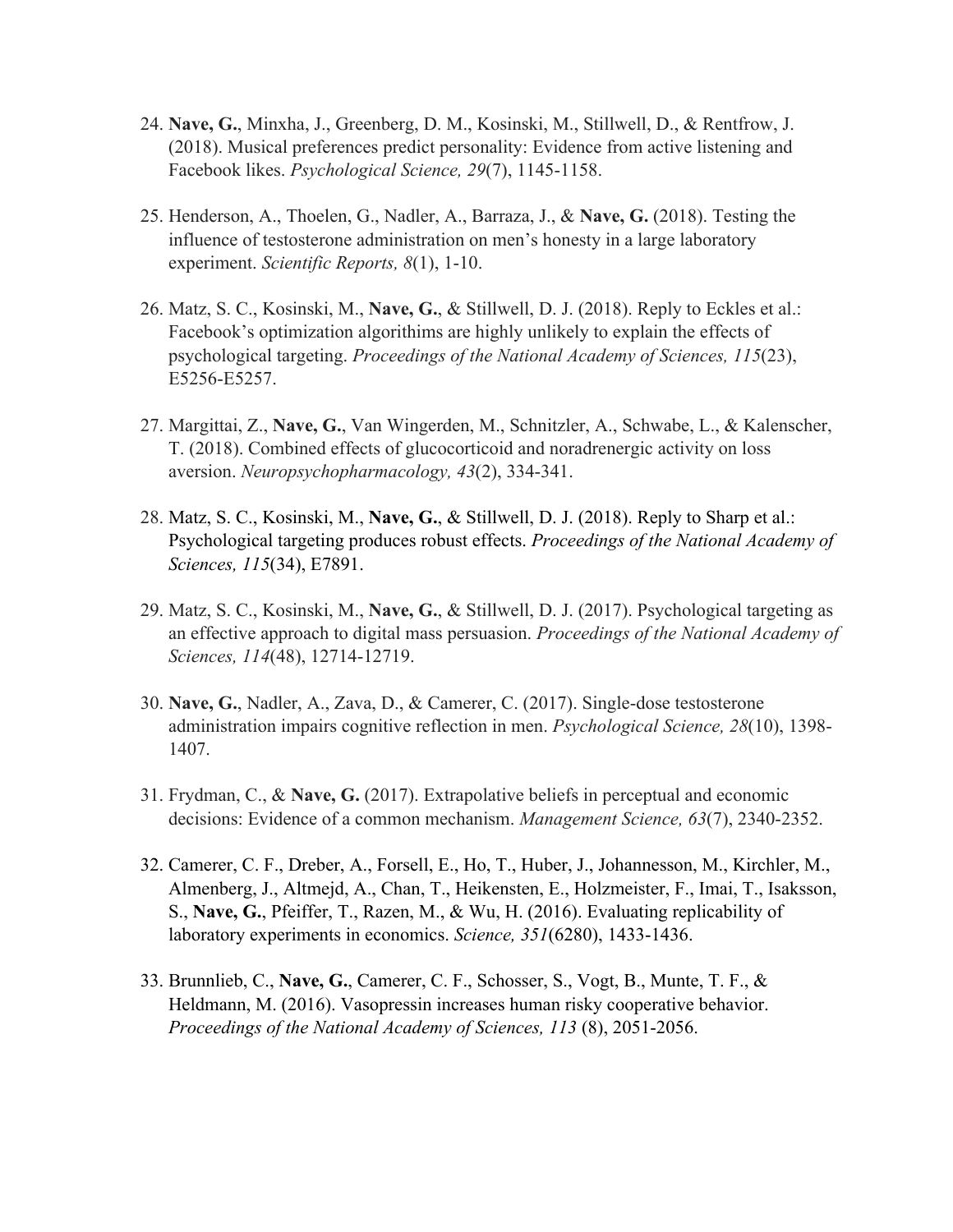- 34. Lichters, M., Brunnlieb, C., **Nave, G.**, Sarstedt, M., & Vogt, B. (2016). The influence of serotonin deficiency on choice deferral and the compromise effect. *Journal of Marketing Research, 53*(2), 183-198.
- 35. Lane, A., Luminet, O., **Nave, G.**, & Mikolajczak, M. (2016). Is there a publication bias in behavioural intranasal oxytocin research on humans? Opening the file drawer of one laboratory. *Journal of Neuroendocrinology, 28*(4), 1-15.
- 36. Margittai, Z., **Nave, G.**, Strombach, T., van Wingerden, M., Schwabe, L., & Kalenscher, T. (2016). Exogenous cortisol causes a shift from deliberative to intuitive thinking. *Psychoneuroendocrinology, 64*, 131-135.
- 37. **Nave, G.**, Camerer, C., & McCullough, M. (2015). Does oxytocin increase trust in humans? A critical review of research. *Perspectives on Psychological Science, 10*(6), 772-789.
- 38. Lanchava, L., Carlson, K., Sebankova, B., Flegr, J., & **Nave, G.** (2015). No evidence of association between Toxoplasma gondii infection and financial risk taking in females. *PLoS ONE, 10*(9), e0136716.
- 39. **Nave, G.**, Eldar, Y. C., Inbar, G., Sinai, A., Pratt, H., & Zaaroor, M. (2013). Real-time change detection of steady-state evoked potentials. *Biological Cybernetics, 107*(1), 49- 59.
- 40. Lindenbaum, O., Maskit, S., Kutiel, O., & **Nave, G.** (2010). Musical features extraction for audio-based search. *2010 IEEE 26th Convention of Electrical and Electronics Engineers in Israel*, 87-91.

### **Working Papers**

- 41. Barnea, U., **Nave, G.**, & Mayer, R. *The effects of content ephemerality on information processing.* SSRN. http://dx.doi.org/10.2139/ssrn.3660170. Revise and resubmit (second round), *Journal of Marketing Research*.
- 42. Daviet, R., **Nave, G.**, Are genetic data predictive of taste preferences? A pre-regsitered study of 180,000 individuals. Revise and resubmit, *Journal of Marketing Research*.
- 43. **Nave, G.**, Rentfrow, J., & Bhatia, S. (2020). *We are what we watch: Movie plots predict the personality of those who "like" them.* PsyArXiv. 10.31234/osf.io/wsdu8. Revise and resubmit, *Journal of Consumer Research*.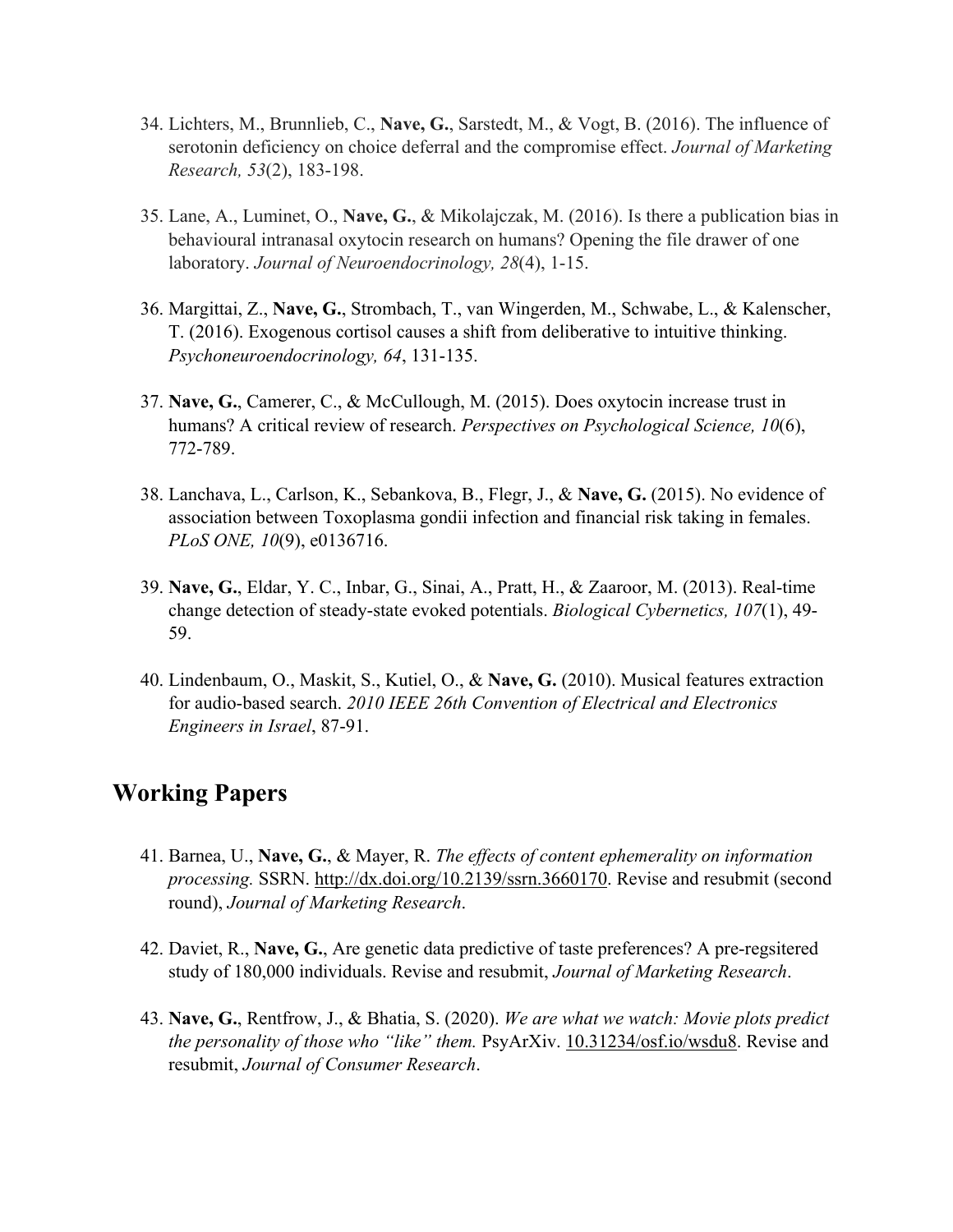- 44. Chen, F., **Nave, G.**, & Wang, L. (2020). *Calculated punishment.* SSRN. http://dx.doi.org/10.2139/ssrn.3626299
- 45. Nadler, A., Wibral, M., Dohmen, T., Falk, A., Previtero, A., Weber, B., Camerer, C., Dreber, A., & **Nave, G.** (2021). *Does Testosterone Administration Increase Competitiveness, Confidence and Financial Risk-taking in Men?* PsyArXiv. 10.31234/osf.io/62af7. Under review, *Proceedings of the Royal Society B*.
- 46. Manfredi, D., & **Nave, G.** (2019). *Beyond the bat and the ball: Overcoming familiarity effects in the cognitive reflection test by rewording its questions.* SSRN. http://dx.doi.org/10.2139/ssrn.3445138
- 47. Menon, A., **Nave, G.**, & Bhatia, S. (2018). *Emotional expressions predict risky decisions by S&P 500 executives.* SSRN. http://dx.doi.org/10.2139/ssrn.3303000

#### **Awards & Honors**

- 2021 Poets & Quants Selection, "World's Best 40 B-School Professors under the Age of 40"
- 2020 Wharton Teaching Excellence Award
- 2020 NSF CAREER Award "Investigating the neuroanatomical and neurofunctional foundations of risk tolerance in large-scale, genetically-informed studies". \$889,496 awarded for 2020-2025
- 2020 Association for Psychological Science (APS) Rising Star Award
- 2020 Top 50 most read Life and Biological Sciences papers. *Nature Communications*. For Spreng et al. (2020).
- 2019 Pre-regisration Challenge, Center for Open Science (with Philipp Koellinger)
- 2018 Top 100 papers that most caught the public imagination. *Altmeric*s*.* For Camerer et al. (2018), *Nature Human Behaviour*.
- 2018 Top 50 most read Life and Biological Sciences papers. *Nature Communications*. For Nave et al. (2018)
- 2016 Society for Judgment and Decision Making, Einhorn new investigator award runner-up (with Carey Frydman)
- 2014 Russell Sage Behavioral Economics small grant
- 2014 I-FREE small grant (with Amos Nadler and Colin Camerer)
- 2010 SIPL distinguished project Wilk family award (with Ariel Tanjy & Yair Racher)
- 2010 Technion Excellence in Teaching Award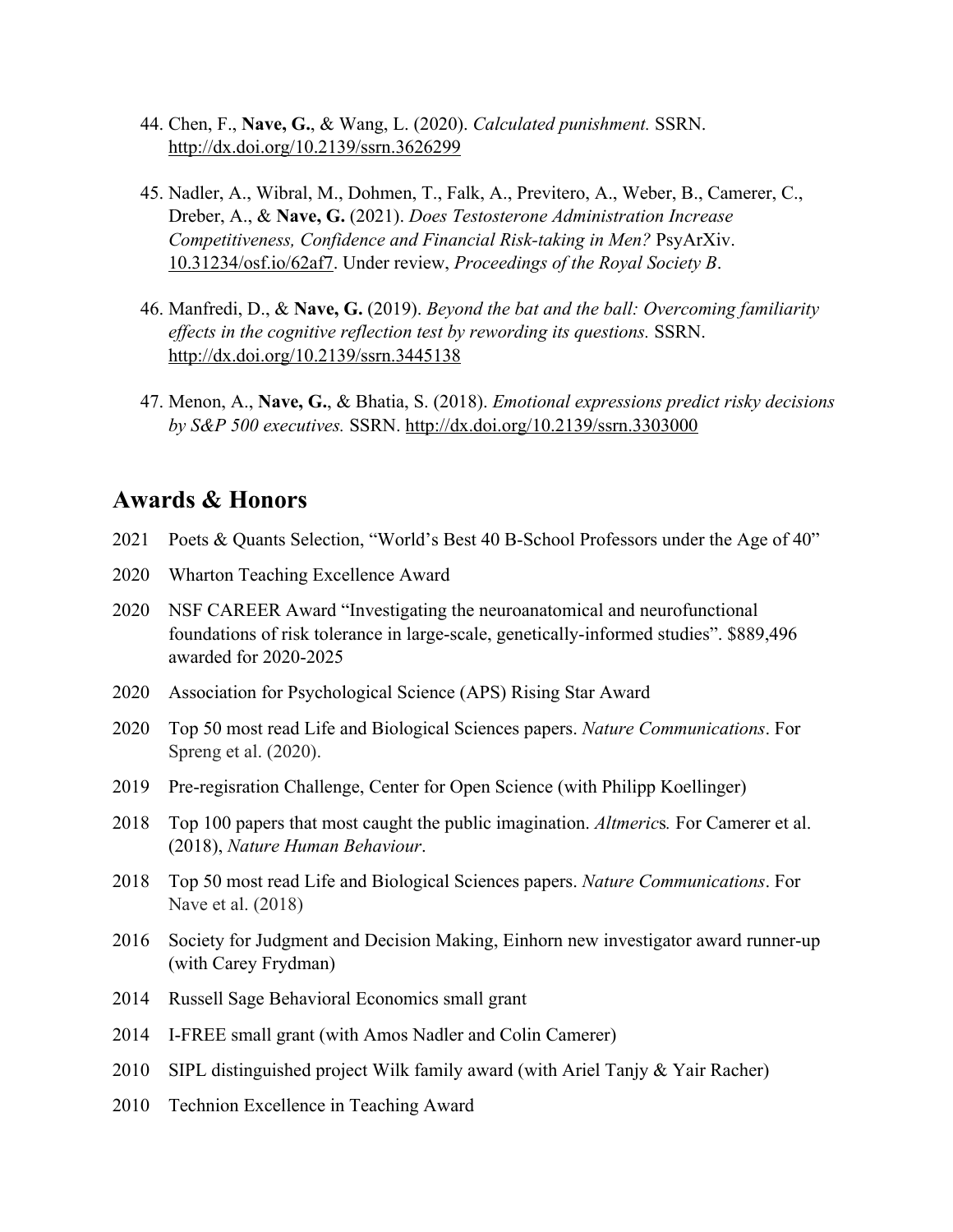# **Conference Presentations**

| 2021 | <b>Association for Consumer Research</b>                                                                  |
|------|-----------------------------------------------------------------------------------------------------------|
|      | Prediction, Registration, and Replication of Scientific Findings workshop (LMU Munich)                    |
| 2020 | International Conference on Neuroeconomics and Neuromanagement, Zhejiang<br>University Hangzhou (Keynote) |
|      | Interdisciplinary Symposium on Decision Neuroscience (ISDN)                                               |
|      | Society for Consumer Psychology                                                                           |
| 2019 | Polygenic scores and Brain imaging symposium (McGill Neuroscience Institute)                              |
|      | Society for Neuroeconomics                                                                                |
|      | The Choice Symposium                                                                                      |
|      | Wharton Behavioral Insights from Text Conference                                                          |
| 2018 | The Developmental Origins of Economic Preferences, IAST Toulouse                                          |
|      | Soc. for Personality and Social Psychology, Social Neuro Endo pre-conference                              |
|      | American Marketing Association (AMA) Winter conference                                                    |
| 2017 | Subjective Probability, Utility and Decision Making (SPUDM)                                               |
|      | Association for Consumer Research, Latin America                                                          |
|      | Four School Marketing Conference                                                                          |
| 2016 | Marketing in Israel                                                                                       |
|      | Wharton Neuroscience Initiative Conference                                                                |
|      | <b>Association for Consumer Research</b>                                                                  |
|      | Russell Sage Early Career Behavioral Economics Conference                                                 |
|      | Behavioral Decision Research in Management (BDRM)                                                         |
|      | Interdisciplinary Symposium on Decision Neuroscience (ISDN)                                               |
|      | Mahoney Institute for Neuroscience, University of Pennsylvania, annual retreat                            |
|      | Society for Personality and Social Psychology (SPSP)                                                      |
| 2015 | Society for Judgment and Decision-making (SJDM),                                                          |
|      | Russell Sage Early Career Behavioral Economics Conference                                                 |

Society for Consumer Psychology International Conference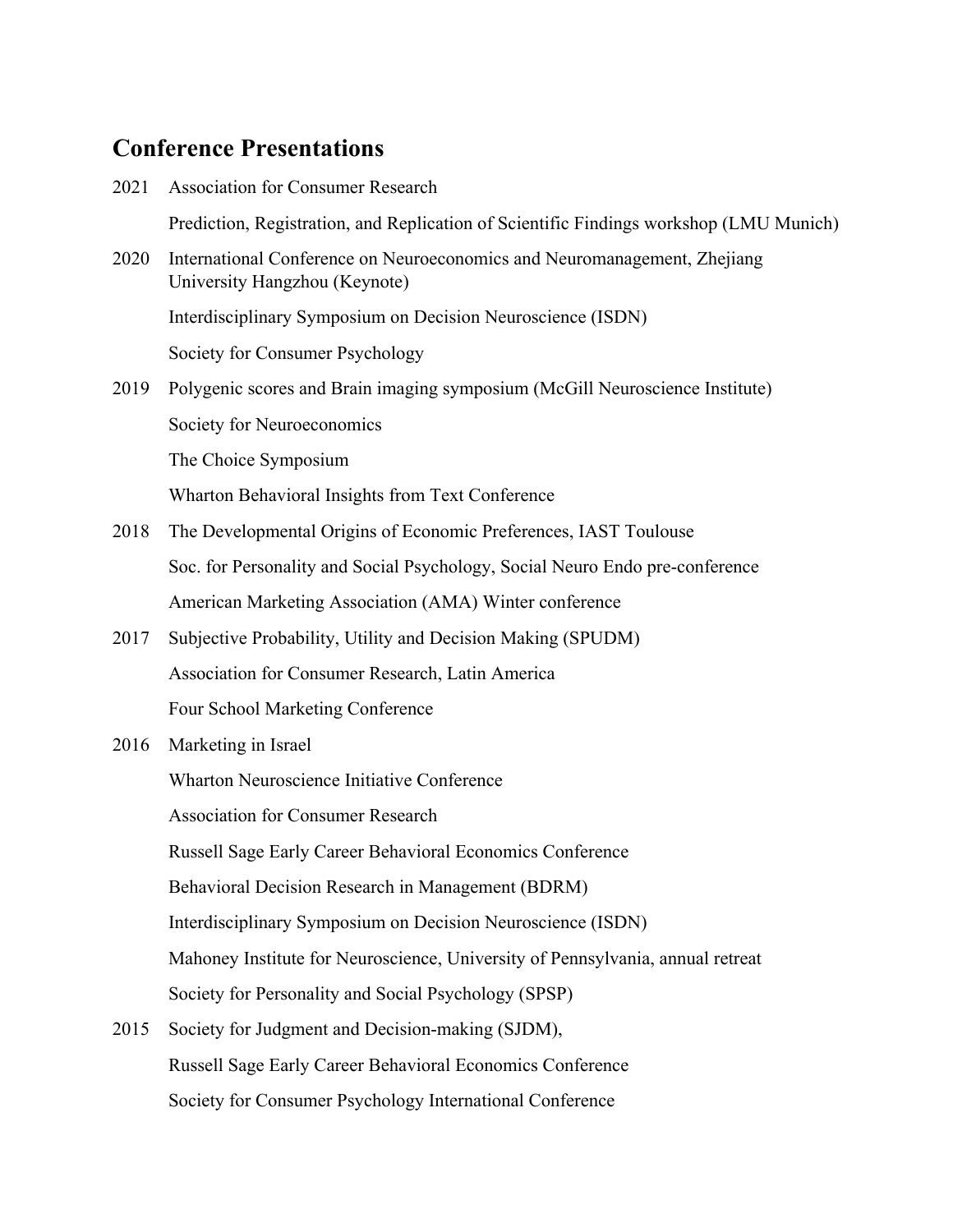International Meeting on Experimental and Behavioral Social Sciences Society for Personality and Social Psychology (SPSP)

- 2014 Society for the Advancement of Behavioral Economics (SABE) SABE pre-conference, Neuroeconomics keynote Bay Area Behavioral and Experimental Economics Workshop Soc. for Personality and Social Psychology, Social Neuro Endo pre-conference
- 2013 Society for Social and Affective Neuroscience Nordic Conference on Behavioral and Experimental Economics Economics Science Association (ESA) N. American regional meeting
- 2011 IEEE 26th Conference of Electrical and Electronics Engineers in Israel

## **Invited Seminars**

- 2021 Maastricht Uiniversity
- 2020 Chicago Booth, Yale School of Management, Caltech
- 2019 Zhejiang University Hangzhou, Nanjing University, Shenzhen University, INSEAD, Ben Gurion University
- 2018 Carnegie Mellon University, Max Planck Institute of Human Development Berlin
- 2017 Stanford Graduate School of Business, UC Louvain, Tilburg University, Free Univerity of Amsterdam, Karolinska Institutet, Stockholm School of Economics, University of New South Wales, CIDE Mexico
- 2016 Technion Israel Institute of Technology, Tel Aviv University, Nipissing University, University of Toronto, The Wharton School University of Pennsylvania
- 2015 Judge Business School Cambridge University, London Business School, Bocconi University Milan, Rotterdam School of Management Erasmus University, IESE Barcelona, The Wharton School University of Pennsylvania, National University of Singapore, Columbia Business School, Rady School of Management UCSD, Düsseldorf University, Maastricht University, Zürich University, Alicante University, Bocconi University Milan, University College London, Warwick Business School, Nuffield College, Oxford, University of Amsterdam, Tel Aviv University
- 2014 University of Miami, Claremont Graduate University, Rady School of Management (UCSD), University of Texas Austin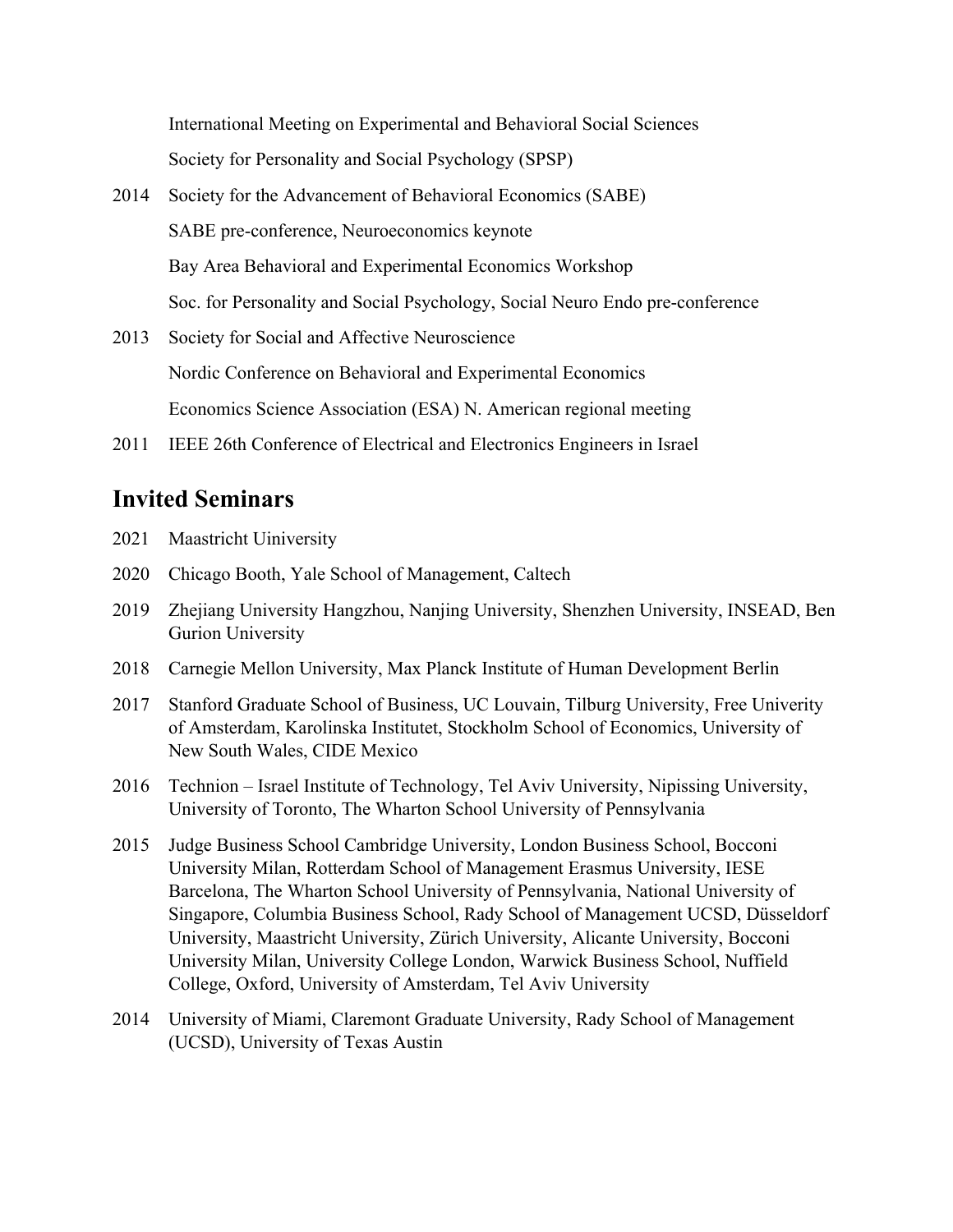2013 Charles University Prague, University of Amsterdam, Maastricht University, University Pompeu Fabra, NHH Bergen, Karolinska Institutet, INSEAD, Technion – Israel Institute of Technology, Tel Aviv University, IDC Herzelia

# **Advising**

Uri Barnea, Marketing PhD Program at The Wharton School, University of Pennsylvania. Currently an Assistant Professor at Bocconi University

Remi Daviet, Postdoctoral Advising. Currently an Assistant Professor at University of Wisconsin Madison

## **Teaching**

#### **MBA**

Consumer Neuroscience: MKTG850 (2020, 2021) Data and Analysis for Marketing Decisions: MKTG712 (2017-2019) Wharton Global Immersion program (GIP): Israel, Jordan & United Arab Emirates (2017)

#### **Execitive MBA**

Data and Analysis for Marketing Decisions MKTG712 (2019)

#### **Undergraduate**

Consumer Neuroscience: MKTG350 (2020, 2021) Data and Analysis for Marketing Decisions MKTG212 (2017-2019)

#### **Executive Education**

Digital Marketing Strategies for the Digital Economy (2016-2018) Leveraging Neuroscience for Business Impact (2018-2019)

## **Professional Service**

### **Editorial Board**

Emotion (contributing editor, 2017)

### **Ad-hoc Reviewer**

Adaptive Human Behavior and Physiology, Agribusiness, American Psychologist, Behavioral and Brain Sciences, Biological Psychiatry, Current Psychology, eLife, Emotion, eNeuro, Fronteirs in Behavioral Science, Fronteirs in Neuroscience, Hormones and Behavior, Journal of Behavioral Decision Making, Journal of Economic Psychology, Journal of Empirical Legal Studies, Journal of Experimental Psychology: General, Journal of Experimental Social Psychology, Journal of Marketing, Journal of Marketing Research, Journal of Neuroscience,